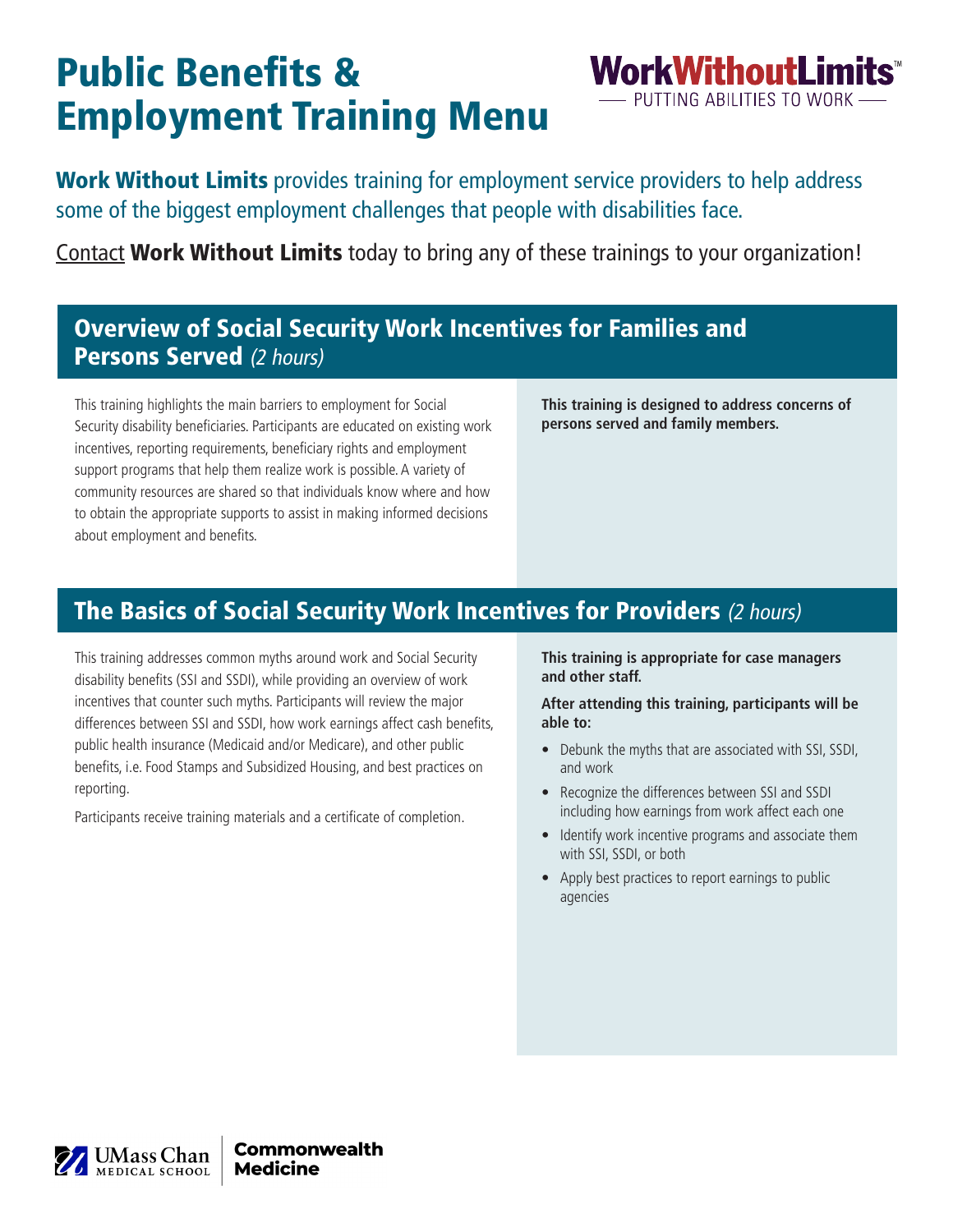#### **Disability Benefits and Transition Age Youth (2 hours)**

This training provides information related to the significant benefit changes that young adults with disabilities need to understand as they approach adulthood including the mandatory Supplemental Security Income (SSI) Age 18 redetermination process, how adult benefits differ from childhood-related benefits under both Social Security programs, SSI and Social Security Disability Insurance (SSDI), and how changes to public health insurance can occur. There is a special emphasis on young adultrelated programs and work incentives such as Section 301 (Continued Payment under a Vocational Rehabilitation Program or Similar Program), the Student Earned Income Exclusion (SEIE) for individuals 21 and younger on SSI, and how a PASS Plan can help young adults leverage financial resources to fund education that may give them a head start on their career goals.

**This training is appropriate for case managers and other staff that work closely with transition age youth.**

**After attending this training, participants will be able to:** 

- Navigate through the redetermination process and changes to public health insurance
- Differentiate adult benefits from childhood benefits under both SSI and SSDI
- Utilize work incentives that support young adults with educational and employment goals

Participants receive a set of training materials and a certificate of completion.

#### The Nuts and Bolts of SSI and SSDI, Public Health Insurance and Other Public Benefits (In-person: 11 hours, Virtual: 10.5 hours)

This comprehensive training provides detailed information on both Social Security disability benefit programs (Supplemental Security Income (SSI) and Social Security Disability Insurance (SSDI)), work incentives and health insurance (Medicare and Medicaid) associated with each program, and other public benefits that are available. This training is typically provided in one of two ways.

- 1. In-Person: three segments over two consecutive days, one full day and one half day
- 2. Virtual: three segments over three consecutive half days

The first segment focuses on the SSI program and how its work incentives are available to certain subsets of the beneficiary population and demonstrates how each incentive can reduce, to some degree, the impact that work income normally has on SSI cash benefits. The SSI monthly calculation is reviewed and is the basis of one of the training's major group activities.

The second segment focuses on the SSDI program and demonstrates how use of its associated work incentives may delay case closure, prolong the continuation of cash benefits, preserve public health insurance, or help reinstate cash and healthcare benefits to former beneficiaries.

The last segment focuses on eligibility requirements and dispute resolution processes of health insurance available to recipients of SSI and SSDI including Medicare, MassHealth Standard, CommonHealth, and One Care, and the benefits of the Medicare-Buy in program for working beneficiaries. We also explore various other public benefits including Food Stamps, Subsidized Housing, Emergency Assistance to Elderly Disabled and Children (EAEDC), Transitional Aid to Families with Dependent Children (TAFDC).

**This training is appropriate for employment specialists and other staff that work closely with persons served to achieve employment goals.** 

**After attending this training, participants will be able to:**

- Verify and differentiate the various disability benefits
- Inform clients of the rules to report work income
- Explain how earnings will impact cash, healthcare and other public benefits
- Describe how Social Security work incentives can help working beneficiaries
- Direct clients to resources to address employment and benefit needs

Participants receive a comprehensive set of training materials, including an SSI calculation spreadsheet that can be used to assist beneficiaries in planning and managing their return to work, and a certificate of completion.